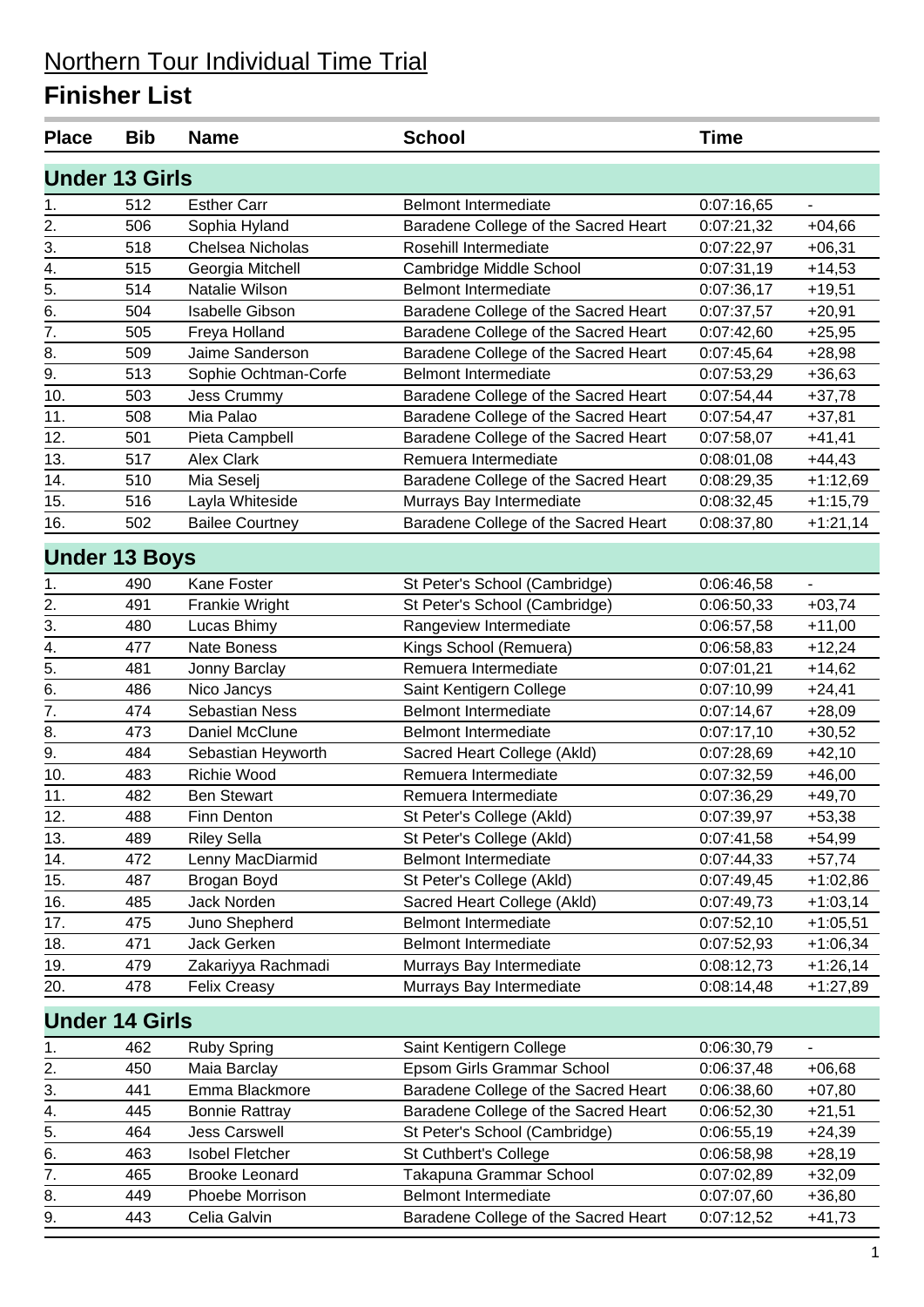| <b>Place</b>         | <b>Bib</b> | <b>Name</b>              | <b>School</b>                        | <b>Time</b> |            |
|----------------------|------------|--------------------------|--------------------------------------|-------------|------------|
| 10.                  | 458        | Tegan Feringa            | Remuera Intermediate                 | 0:07:13,52  | $+42,72$   |
| 11.                  | 444        | <b>River Miln</b>        | Baradene College of the Sacred Heart | 0:07:14,24  | $+43,44$   |
| 12.                  | 460        | <b>Eden Clark</b>        | Saint Kentigern College              | 0:07:17,44  | $+46,65$   |
| 13.                  | 447        | <b>Greer Stringer</b>    | Baradene College of the Sacred Heart | 0:07:18,21  | $+47,41$   |
| 14.                  | 457        | <b>Glennis Walters</b>   | Kaitaia Intermediate                 | 0:07:27,10  | $+56,30$   |
| 15.                  | 446        | <b>Emily Shaw</b>        | Baradene College of the Sacred Heart | 0:07:29,17  | $+58,38$   |
| 16.                  | 461        | Petra Martinez Azaro     | Saint Kentigern College              | 0:07:29,92  | $+59,12$   |
| 17.                  | 451        | Sanjukta Dey             | Epsom Girls Grammar School           | 0:07:30,94  | $+1:00,14$ |
| 18.                  | 453        | Abigail Ruddenklau       | Epsom Girls Grammar School           | 0:07:31,03  | $+1:00,24$ |
| 19.                  | 459        | <b>Charlotte Wood</b>    | Remuera Intermediate                 | 0:07:37,13  | $+1:06,34$ |
| 20.                  | 454        | Gabriella Rush           | Epsom Girls Grammar School           | 0:07:37,60  | $+1:06,80$ |
| 21.                  | 448        | Zoe Temm                 | Baradene College of the Sacred Heart | 0:07:48,29  | $+1:17,49$ |
| 22.                  | 455        | Brooklyn Dunn-Lloyd      | Kaitaia Intermediate                 | 0:07:55,15  | $+1:24,35$ |
| 23.                  | 442        | <b>Lily Coyle</b>        | Baradene College of the Sacred Heart | 0:08:12,63  | +1:41,83   |
| 24.                  | 456        | Daileey Halatau          | Kaitaia Intermediate                 | 0:08:17,15  | $+1:46,35$ |
| 25.                  | 452        | Georgia Herrel           | Epsom Girls Grammar School           | 0:08:44,76  | $+2:13,96$ |
| <b>Under 14 Boys</b> |            |                          |                                      |             |            |
| 1.                   | 424        | Max Preece               | St Peter's College (Akld)            | 0:05:59,89  |            |
| 2.                   | 427        | Hamish Banks             | St Peter's School (Cambridge)        | 0:06:00,04  | $+00,15$   |
| 3.                   | 407        | Maui Morrison            | Cambridge High School                | 0:06:09,42  | $+09,53$   |
| $\overline{4}$ .     | 404        | Luke Hair                | <b>Auckland Grammar School</b>       | 0:06:34,14  | $+34,25$   |
| 5.                   | 403        | Justin Chan              | <b>Auckland Grammar School</b>       | 0:06:36,27  | $+36,38$   |
| $\overline{6}$ .     | 428        | Paul Rettkowicz          | St Peter's School (Cambridge)        | 0:06:38,68  | $+38,79$   |
| $\overline{7}$ .     | 414        | Jack Lloyd               | Murrays Bay Intermediate             | 0:06:39,63  | $+39,74$   |
| 8.                   | 418        | Leon O'Brien             | Sacred Heart College (Akld)          | 0:06:49,67  | $+49,78$   |
| 9.                   | 406        | Nathan Erskine           | <b>Belmont Intermediate</b>          | 0:06:56,14  | $+56,25$   |
| 10.                  | 413        | <b>Alex Buckle</b>       | Murrays Bay Intermediate             | 0:07:00,14  | $+1:00,25$ |
| 11.                  | 409        | <b>Reuben Fraser</b>     | Hamilton Boys High School            | 0:07:03,80  | $+1:03,91$ |
| 12.                  | 417        | <b>Fletcher Hilton</b>   | Sacred Heart College (Akld)          | 0:07:04,29  | $+1:04,40$ |
| 13.                  | 421        | Harry Hannan             | Saint Kentigern College              | 0:07:06,09  | $+1:06,20$ |
| 14.                  | 431        | Louis Grimshaw           | Westlake Boys High School            | 0:07:07,13  | $+1:07,24$ |
| 15.                  | 412        | Aidan Laloli             | Macleans College                     | 0:07:12,30  | $+1:12,41$ |
| 16.                  | 425        | Jack Rose                | St Peter's College (Akld)            | 0:07:18,00  | $+1:18,11$ |
| 17.                  | 411        | Nikau Pritchard-Scouller | Hamilton Boys High School            | 0:07:18,31  | $+1:18,42$ |
| 18.                  | 420        | Henry Ward               | Sacred Heart College (Akld)          | 0:07:18,99  | $+1:19,10$ |
| 19.                  | 419        | Connor Te Rito           | Sacred Heart College (Akld)          | 0:07:20,05  | +1:20,16   |
| 20.                  | 426        | <b>Jack Simpkins</b>     | St Peter's College (Akld)            | 0:07:21,00  | $+1:21,11$ |
| 21.                  | 429        | Eli Delany               | Takapuna Grammar School              | 0:07:21,67  | $+1:21,78$ |
| 22.                  | 430        | Veer Kapoor              | Takapuna Grammar School              | 0:07:21,92  | $+1:22,03$ |
| 23.                  | 415        | Jack Lockett             | Murrays Bay Intermediate             | 0:07:22,33  | $+1:22,44$ |
| 24.                  | 433        | Tom McConnachie          | Westlake Boys High School            | 0:07:27,57  | $+1:27,68$ |
| 25.                  | 423        | William Howcroft         | St Peter's College (Akld)            | 0:07:27,87  | $+1:27,98$ |
| 26.                  | 432        | Sam Lavelle              | Westlake Boys High School            | 0:07:29,71  | +1:29,82   |
| 27.                  | 410        | Cameron Natta            | Hamilton Boys High School            | 0:07:31,56  | +1:31,67   |
| 28.                  | 405        | Dexter Cameron           | Auckland Normal Intermediate         | 0:07:39,71  | +1:39,82   |
| 29.                  | 408        | Zane Rutland             | Cambridge Middle School              | 0:07:39,85  | +1:39,96   |
| 30.                  | 401        | Jeremy Lin               | <b>ACG Parnell College</b>           | 0:07:48,90  | $+1:49,01$ |
| 31.                  | 422        | <b>Benjamin Chambers</b> | Selwyn College                       | 0:07:54,30  | $+1:54,41$ |
| 32.                  | 402        | <b>Thomas Norenbergs</b> | <b>ACG Parnell College</b>           | 0:08:16,48  | $+2:16,59$ |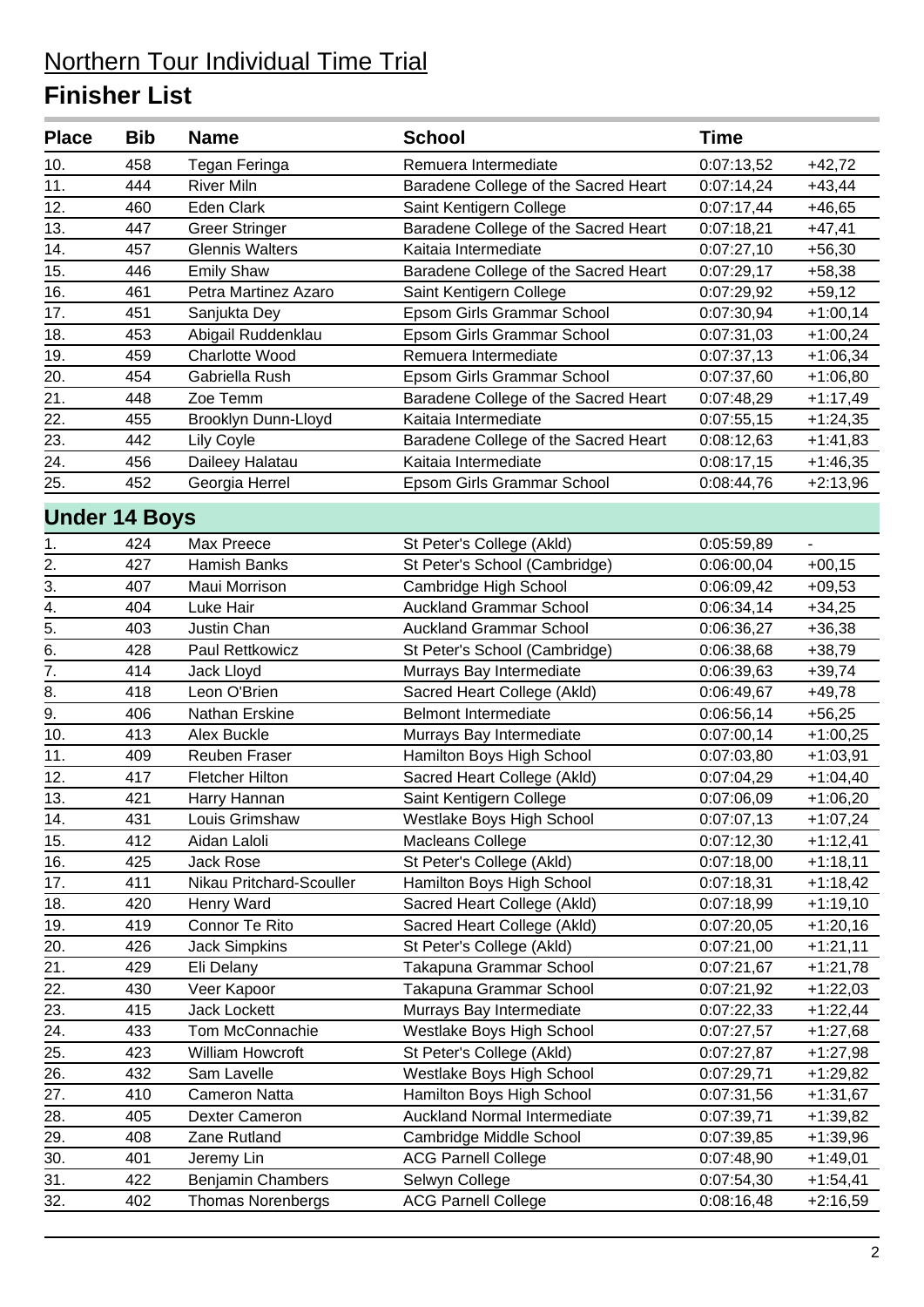| <b>Place</b>          | <b>Bib</b> | <b>Name</b>               | <b>School</b>                        | <b>Time</b> |            |
|-----------------------|------------|---------------------------|--------------------------------------|-------------|------------|
| <b>Under 15 Girls</b> |            |                           |                                      |             |            |
| 1.                    | 390        | <b>Ally Gothard</b>       | St Mary's College (Akld)             | 0:06:09,67  | L.         |
| 2.                    | 387        | Sophie Spencer            | Saint Kentigern College              | 0:06:12,32  | $+02,65$   |
| 3.                    | 385        | Sophie De Vries           | Saint Kentigern College              | 0:06:25,97  | $+16,30$   |
| 4.                    | 365        | Alice Hopkinson           | Baradene College of the Sacred Heart | 0:06:28,45  | $+18,78$   |
| $\overline{5}$ .      | 369        | Keisha Anderson           | Cambridge High School                | 0:06:32,22  | $+22,55$   |
| 6.                    | 380        | <b>Bee Townsend</b>       | Epsom Girls Grammar School           | 0:06:32,89  | $+23,22$   |
| 7.                    | 367        | Ella Morton               | Baradene College of the Sacred Heart | 0:06:40,84  | $+31,17$   |
| 8.                    | 398        | Zoe Perry                 | Wellington East Girls' College       | 0:06:42,05  | $+32,37$   |
| 9.                    | 396        | Katie McLeod              | Waikato Diocesan School              | 0:06:45,80  | $+36,12$   |
| 10.                   | 368        | Lydia Stevens             | Baradene College of the Sacred Heart | 0:06:46,81  | $+37,14$   |
| 11.                   | 393        | Ella McKinney             | Takapuna Grammar School              | 0:06:51,80  | $+42,12$   |
| 12.                   | 392        | Lizzie Chapman            | Takapuna Grammar School              | 0:06:53,11  | $+43,44$   |
| 13.                   | 383        | Crystal Wikaira           | Kaitaia College                      | 0:06:56,35  | $+46,68$   |
| 14.                   | 391        | Charlotte Chamberlain     | Takapuna Grammar School              | 0:06:58,59  | $+48,92$   |
| 15.                   | 386        | Eva Melhuish              | Saint Kentigern College              | 0:07:00,00  | $+50,33$   |
| 16.                   | 375        | <b>Phoebe Carter</b>      | Epsom Girls Grammar School           | 0:07:00,30  | $+50,63$   |
| 17.                   | 361        | Gemma Carter              | Baradene College of the Sacred Heart | 0:07:01,97  | $+52,30$   |
| 18.                   | 394        | Nikita Coleman            | Waikato Diocesan School              | 0:07:02,01  | $+52,34$   |
| 19.                   | 373        | Caitlin Bell              | Epsom Girls Grammar School           | 0:07:05,61  | $+55,94$   |
| 20.                   | 382        | Erin Walshe               | Glendowie College                    | 0:07:06,40  | $+56,73$   |
| 21.                   | 371        | Arabella Tuck             | Diocesan School for Girls            | 0:07:06,71  | $+57,03$   |
| 22.                   | 366        | Eleanor Inwood            | Baradene College of the Sacred Heart | 0:07:08,80  | $+59,13$   |
| 23.                   | 362        | <b>Charlotte Ellis</b>    | Baradene College of the Sacred Heart | 0:07:09,13  | $+59,46$   |
| 24.                   | 376        | Georgina Christie         | Epsom Girls Grammar School           | 0:07:18,87  | +1:09,20   |
| 25.                   | 389        | <b>Isla Drury</b>         | St Mary's College (Akld)             | 0:07:24,52  | $+1:14,85$ |
| 26.                   | 397        | Kate Ward                 | Waikato Diocesan School              | 0:07:29,42  | $+1:19,75$ |
| 27.                   | 388        | <b>Kate Waters</b>        | St Cuthbert's College                | 0:07:29,84  | $+1:20,17$ |
| 28.                   | 372        | Isabella Adams            | Epsom Girls Grammar School           | 0:07:34,89  | $+1:25,21$ |
| 29.                   | 378        | <b>Emily Hayes</b>        | Epsom Girls Grammar School           | 0:07:36,86  | $+1:27,19$ |
| 30.                   | 364        | Olivia Gibson             | Baradene College of the Sacred Heart | 0:07:42,24  | $+1:32,57$ |
| 31.                   | 377        | Stella Copplestone        | Epsom Girls Grammar School           | 0:07:47,87  | $+1:38,20$ |
| 32.                   | 379        | Eyka Susanto              | Epsom Girls Grammar School           | 0:07:54,63  | $+1:44,96$ |
| 33.                   | 374        | <b>Isla Burton</b>        | Epsom Girls Grammar School           | 0:07:55,50  | $+1:45,83$ |
| 34.                   | 395        | <b>Emily Gilchrist</b>    | Waikato Diocesan School              | 0:08:05,76  | $+1:56,09$ |
| <b>Under 15 Boys</b>  |            |                           |                                      |             |            |
| 1.                    | 346        | <b>August Elworthy</b>    | Takapuna Grammar School              | 0:05:53,82  |            |
|                       | 310        | <b>Hunter Brodie-Lees</b> | Cambridge High School                | 0:05:53,91  | $+00,09$   |
| $\frac{2}{3}$         | 311        | Matt Davis                | Cambridge High School                | 0:05:58,94  | $+05,12$   |
| 4.                    | 352        | Lewis Bower               | Westlake Boys High School            | 0:06:00,89  | $+07,07$   |
| 5.                    | 327        | Joel Douglas              | Sacred Heart College (Akld)          | 0:06:02,08  | $+08,26$   |
| 6.                    | 312        | Jaxson Russell            | Cambridge High School                | 0:06:04,84  | $+11,02$   |
| 7.                    | 326        | <b>Redmond Connolly</b>   | Sacred Heart College (Akld)          | 0:06:13,09  | $+19,27$   |
| 8.                    | 305        | Felix Maddison            | <b>Auckland Grammar School</b>       | 0:06:18,92  | $+25,10$   |
| 9.                    | 324        | <b>Rubin Whiteley</b>     | Macleans College                     | 0:06:23,85  | $+30,03$   |
| 10.                   | 355        | Joseph Elton-Farr         | Westlake Boys High School            | 0:06:23,99  | $+30,17$   |
| 11.                   | 308        | <b>Edward Pawson</b>      | <b>Auckland Grammar School</b>       | 0:06:25,28  | $+31,46$   |
| 12.                   | 303        | Luke Blackwood            | <b>Auckland Grammar School</b>       | 0:06:28,58  | $+34,76$   |
| 13.                   | 350        | Ryan Wood                 | Takapuna Grammar School              | 0:06:28,96  | $+35,14$   |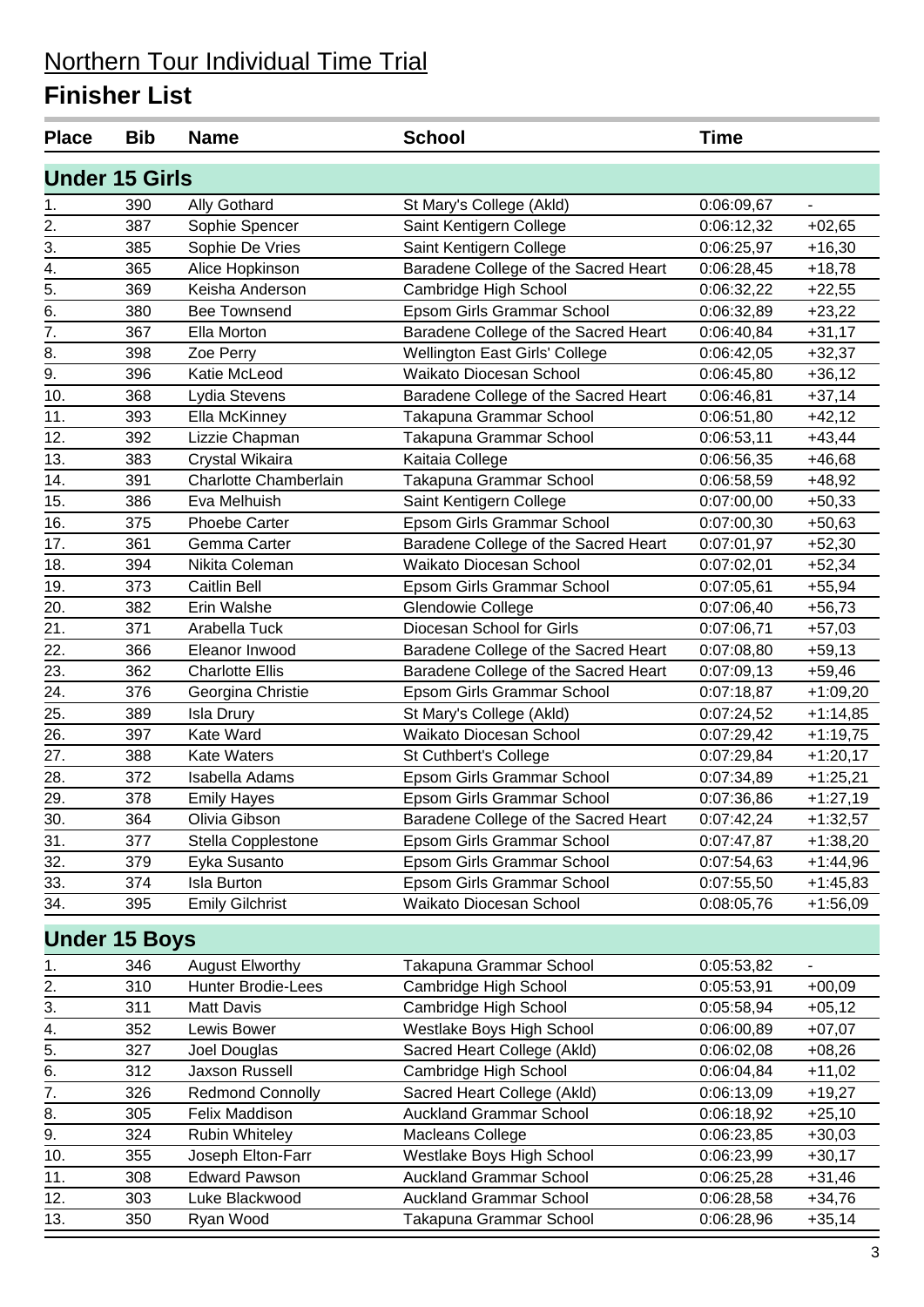| <b>Place</b>      | <b>Bib</b>            | <b>Name</b>            | <b>School</b>                        | <b>Time</b> |            |
|-------------------|-----------------------|------------------------|--------------------------------------|-------------|------------|
| 14.               | 329                   | <b>Hunter Donley</b>   | Saint Kentigern College              | 0:06:30,04  | $+36,22$   |
| 15.               | 340                   | <b>Samuel Carter</b>   | St Peter's College (Akld)            | 0:06:32,05  | $+38,23$   |
| 16.               | 309                   | <b>Olano Scarlett</b>  | <b>Auckland Grammar School</b>       | 0:06:32,55  | $+38,73$   |
| 17.               | 349                   | <b>Alex Skilton</b>    | Takapuna Grammar School              | 0:06:32,88  | $+39,06$   |
| 18.               | 315                   | Kallum Mardon          | Hamilton Boys High School            | 0:06:34,87  | $+41,05$   |
| 19.               | 313                   | <b>Oliver Duncan</b>   | Hamilton Boys High School            | 0:06:37,03  | $+43,21$   |
| 20.               | 306                   | <b>Thomas Murray</b>   | <b>Auckland Grammar School</b>       | 0:06:38,59  | $+44,77$   |
| 21.               | 314                   | Jared Mann             | Hamilton Boys High School            | 0:06:41,37  | $+47,55$   |
| 22.               | 325                   | Dima Liutenko          | Palmerston North Boys High School    | 0:06:41,63  | $+47,81$   |
| 23.               | 336                   | <b>Ben MacSweeney</b>  | Selwyn College                       | 0:06:42,76  | $+48,94$   |
| 24.               | 316                   | Oli Fisher             | King's College                       | 0:06:43,37  | $+49,55$   |
| 25.               | 345                   | Lachlan Campbell       | Takapuna Grammar School              | 0:06:43,76  | $+49,94$   |
| 26.               | 318                   | Sam Scott              | King's College                       | 0:06:44,43  | $+50,61$   |
| 27.               | 332                   | Joseph Kells           | Saint Kentigern College              | 0:06:45,51  | $+51,69$   |
| 28.               | 354                   | Dan Davis              | Westlake Boys High School            | 0:06:48,58  | $+54,76$   |
| 29.               | 342                   | James Mulholland       | St Peter's College (Akld)            | 0:06:50,59  | $+56,77$   |
| 30.               | 347                   | Jackson Harvey         | Takapuna Grammar School              | 0:06:51,89  | $+58,07$   |
| 31.               | 331                   | Ryan Gill              | Saint Kentigern College              | 0:06:52,51  | $+58,69$   |
| 32.               | 356                   | Jacob Lean             | Westlake Boys High School            | 0:06:54,56  | $+1:00,74$ |
| 33.               | 338                   | <b>Riley Wills</b>     | St Pauls Collegiate (Ham)            | 0:06:54,81  | $+1:00,99$ |
| 34.               | 330                   | Mitchell Frazer        | Saint Kentigern College              | 0:06:56,05  | $+1:02,23$ |
| 35.               | 357                   | Jack Tiplady           | Westlake Boys High School            | 0:06:56,30  | $+1:02,48$ |
| 36.               | 344                   | Lewis Johnston         | St Peter's School (Cambridge)        | 0:06:56,83  | $+1:03,01$ |
| 37.               | 359                   | <b>Trevor Coetzee</b>  | Whangarei Boys' High School          | 0:06:56,92  | $+1:03,10$ |
| 38.               | 323                   | Levi Smyth             | Macleans College                     | 0:06:57,24  | $+1:03,42$ |
| 39.               | 321                   | <b>Gareth Lewis</b>    | Macleans College                     | 0:06:57,89  | $+1:04,07$ |
| 40.               | 358                   | <b>Thomas Clark</b>    | Saint Kentigern College              | 0:06:59,16  | $+1:05,34$ |
| $\overline{41}$ . | 335                   | <b>Braden Jones</b>    | Selwyn College                       | 0:06:59,48  | $+1:05,66$ |
| 42.               | 337                   | Joshua Sunkel          | Selwyn College                       | 0:07:02,69  | $+1:08,87$ |
| 43.               | 351                   | Ben Ayson              | Westlake Boys High School            | 0:07:05,27  | $+1:11,45$ |
| 44.               | 307                   | Archie Nightingale     | <b>Auckland Grammar School</b>       | 0:07:06,63  | $+1:12,81$ |
| 45.               | 328                   | Nicolaus O'Brien       | Sacred Heart College (Akld)          | 0:07:11,35  | $+1:17,53$ |
| 46.               | 334                   | Jesse Coleman          | Selwyn College                       | 0:07:12,33  | $+1:18,51$ |
| 47.               | 302                   | Jack Becker            | <b>Auckland Grammar School</b>       | 0:07:12,61  | $+1:18,79$ |
| 48.               | 341                   | Michael Magness        | St Peter's College (Akld)            | 0:07:12,78  | $+1:18,96$ |
| 49.               | 322                   | Logan Marshall         | <b>Macleans College</b>              | 0:07:13,14  | $+1:19,32$ |
| 50.               | 320                   | Joshua Hughes          | Macleans College                     | 0:07:13,18  | $+1:19,36$ |
| 51.               | 339                   | <b>Toby Baird</b>      | St Peter's College (Akld)            | 0:07:13,67  | $+1:19,85$ |
| 52.               | 304                   | <b>Charlie King</b>    | <b>Auckland Grammar School</b>       | 0:07:15,17  | $+1:21,35$ |
| 53.               | 301                   | <b>William Dalziel</b> | <b>ACG Parnell College</b>           | 0:07:16,19  | $+1:22,37$ |
| 54.               | 333                   | Nicholas Parkman       | Saint Kentigern College              | 0:07:28,27  | $+1:34,45$ |
| 55.               | 319                   | Seth Adams             | Macleans College                     | 0:07:29,55  | $+1:35,73$ |
| 56.               | 317                   | Johnnie Parris         | King's College                       | 0:07:33,57  | $+1:39,75$ |
|                   | <b>Under 16 Girls</b> |                        |                                      |             |            |
| 1.                | 265                   | <b>Prudence Fowler</b> | Diocesan School for Girls            | 0:05:53,81  |            |
| 2.                | 276                   | Sacha McLeod           | Saint Kentigern College              | 0:06:13,79  | $+19,98$   |
| 3.                | 273                   | Emma Hannan            | Saint Kentigern College              | 0:06:17,94  | $+24,12$   |
| 4.                | 278                   | Lucy Buckeridge        | Takapuna Grammar School              | 0:06:18,33  | $+24,51$   |
| 5.                | 257                   | Jorja Clouth           | Baradene College of the Sacred Heart | 0:06:20,92  | $+27,10$   |

6. 272 Charlotte Spurway Rangi Ruru Girls' School 0:06:21,39 +27,58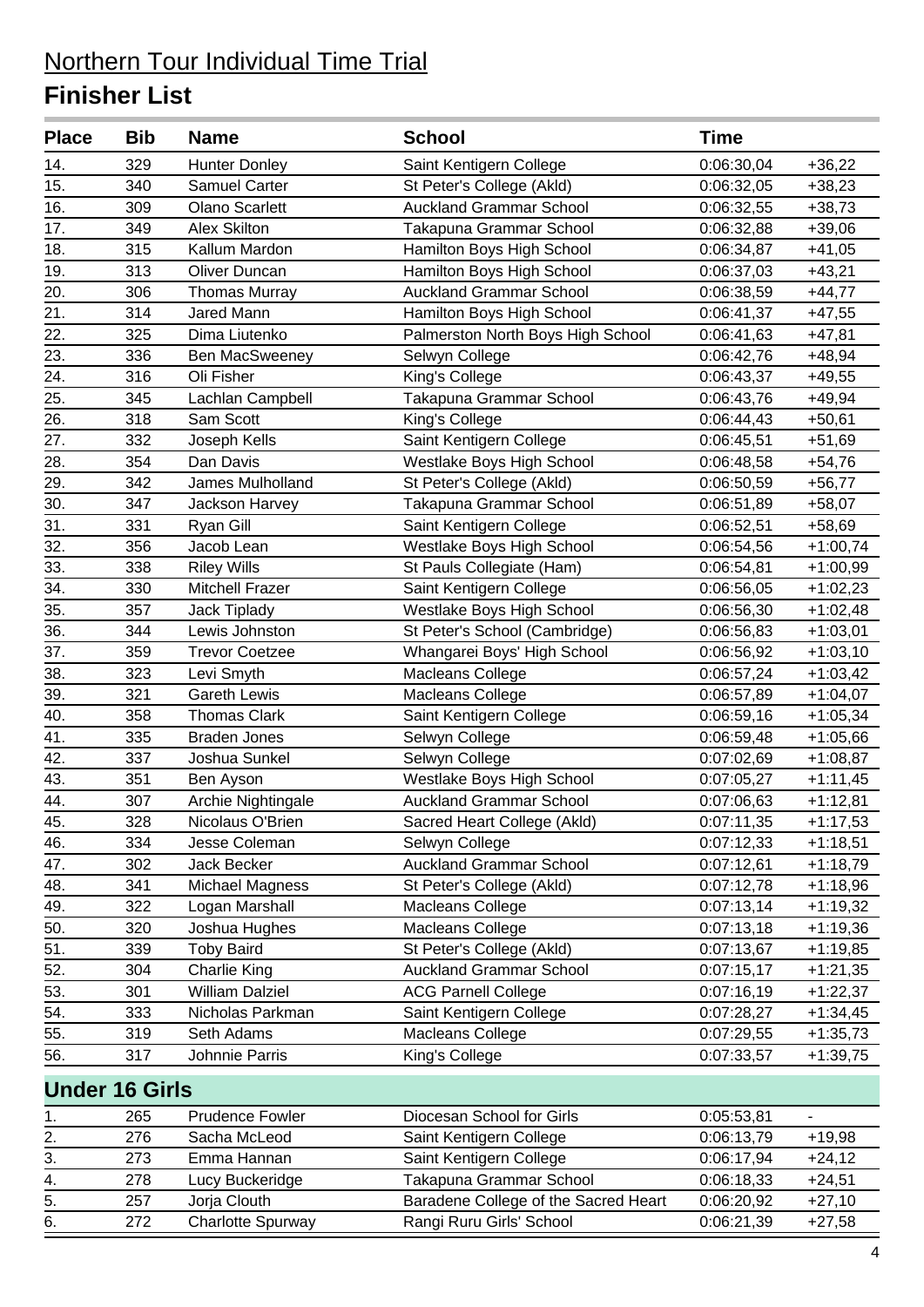| <b>Place</b>         | <b>Bib</b> | <b>Name</b>               | <b>School</b>                        | <b>Time</b> |            |
|----------------------|------------|---------------------------|--------------------------------------|-------------|------------|
| 7.                   | 256        | Aimee Blackmore           | Baradene College of the Sacred Heart | 0:06:25,15  | $+31,34$   |
| 8.                   | 269        | Lily Brinsdon             | Epsom Girls Grammar School           | 0:06:28,70  | $+34,89$   |
| 9.                   | 266        | Georgia Hair              | Diocesan School for Girls            | 0:06:33,59  | $+39,78$   |
| 10.                  | 259        | Alexandra Galvin          | Baradene College of the Sacred Heart | 0:06:33,82  | $+40,01$   |
| 11.                  | 270        | Queenie McElwee           | Epsom Girls Grammar School           | 0:06:36,35  | $+42,53$   |
| 12.                  | 279        | <b>Erin Cutts</b>         | Takapuna Grammar School              | 0:06:39,16  | $+45,35$   |
| 13.                  | 255        | <b>Holly Bliss</b>        | Avondale College                     | 0:06:43,30  | $+49,49$   |
| 14.                  | 261        | <b>Christie McCahill</b>  | Baradene College of the Sacred Heart | 0:06:46,80  | $+52,99$   |
| 15.                  | 267        | Kate Shanley              | Diocesan School for Girls            | 0:06:55,37  | $+1:01,55$ |
| 16.                  | 260        | Georgia Holland           | Baradene College of the Sacred Heart | 0:06:57,10  | $+1:03,29$ |
| 17.                  | 280        | <b>Elizabeth Dooley</b>   | Takapuna Grammar School              | 0:07:02,10  | $+1:08,28$ |
| 18.                  | 262        | <b>Annabel Preece</b>     | Baradene College of the Sacred Heart | 0:07:04,78  | $+1:10,97$ |
| 19.                  | 281        | <b>Charlotte Lochhead</b> | Takapuna Grammar School              | 0:07:12,75  | $+1:18,94$ |
| 20.                  | 274        | Zara Jancys               | Saint Kentigern College              | 0:07:12,83  | $+1:19,01$ |
| 21.                  | 268        | <b>Brooke Vincent</b>     | Diocesan School for Girls            | 0:07:14,79  | $+1:20,97$ |
| 22.                  | 263        | Zara Stankovich           | Baradene College of the Sacred Heart | 0:07:21,70  | $+1:27,89$ |
| 23.                  | 251        | Piper Chapman             | <b>ACG Parnell College</b>           | 0:07:22,92  | $+1:29,10$ |
| 24.                  | 282        | Olivia Gordan             | Waikato Diocesan School              | 0:07:23,87  | $+1:30,06$ |
| 25.                  | 258        | Mackenzie Courtney        | Baradene College of the Sacred Heart | 0:07:25,15  | $+1:31,33$ |
| 26.                  | 264        | Emma Blackwood            | Diocesan School for Girls            | 0:07:33,59  | $+1:39,78$ |
| 27.                  | 275        | Nika Martinez Azaro       | Saint Kentigern College              | 0:07:37,19  | $+1:43,37$ |
| 28.                  | 252        | Rose Dryden               | <b>ACG Parnell College</b>           | 0:07:41,57  | $+1:47,75$ |
| 29.                  | 254        | Josie Modgill             | <b>ACG Parnell College</b>           | 0:07:44,45  | $+1:50,64$ |
| 30.                  | 271        | Venetia Wilson            | Mt Albert Grammar School             | 0:07:48,87  | $+1:55,05$ |
| <b>Under 16 Boys</b> |            |                           |                                      |             |            |
| 1.                   | 233        | <b>Jack Carswell</b>      | St Peter's School (Cambridge)        | 0:05:28,36  |            |
| 2.                   | 242        | Marcus Bycroft            | Westlake Boys High School            | 0:05:38,15  | $+09,79$   |
| 3.                   | 207        | Jacob Rackham             | <b>Auckland Grammar School</b>       | 0:05:39,71  | $+11,34$   |
|                      | 201        | Dan Barclay               | <b>Auckland Grammar School</b>       | 0:05:40,28  | $+11,91$   |
| $\frac{4}{5}$        | 224        | Jacob Spring              | Saint Kentigern College              | 0:05:43,85  | $+15,48$   |
| 6.                   | 222        | Ben Connell               | Saint Kentigern College              | 0:05:50,24  | $+21,88$   |
| $\overline{7}$ .     | 208        | <b>Tom Waters</b>         | <b>Auckland Grammar School</b>       | 0:05:54,91  | $+26,55$   |
| 8.                   | 239        | Robert Wilson             | Takapuna Grammar School              | 0:05:55,56  | $+27,20$   |
| 9.                   | 209        | Carlo Worrall             | <b>Auckland Grammar School</b>       | 0:05:57,07  | $+28,70$   |
| 10.                  | 234        | Hamish Coltman            | St Peter's School (Cambridge)        | 0:06:00,67  | $+32,31$   |
| 11.                  | 245        | Austin Patterson          | Westlake Boys High School            | 0:06:01,25  | $+32,89$   |
| 12.                  | 202        | Cody Boness               | <b>Auckland Grammar School</b>       | 0:06:01,35  | $+32,99$   |
| 13.                  | 241        | Ben Raven                 | Taupo Nui-a-tia College              | 0:06:02,62  | $+34,26$   |
| 14.                  | 240        | Alex Brackenbury          | Taupo Nui-a-tia College              | 0:06:02,83  | $+34,47$   |
| 15.                  | 216        | <b>Bailey Moran</b>       | Macleans College                     | 0:06:03,46  | $+35,09$   |
| 16.                  | 236        | Matt McClune              | Takapuna Grammar School              | 0:06:05,61  | $+37,24$   |
| 17.                  | 204        | <b>Marcus Findlow</b>     | <b>Auckland Grammar School</b>       | 0:06:09,55  | $+41,18$   |
| 18.                  | 226        | Nicholas Wales            | Saint Kentigern College              | 0:06:09,68  | $+41,31$   |
| 19.                  | 205        | Kosta Koutsos             | <b>Auckland Grammar School</b>       | 0:06:10,03  | $+41,66$   |
| 20.                  | 210        | Samuel Fraser             | Hamilton Boys High School            | 0:06:10,16  | $+41,80$   |
| 21.                  | 206        | <b>Thomas Mullins</b>     | <b>Auckland Grammar School</b>       | 0:06:14,96  | $+46,59$   |
| 22.                  | 223        | William Mattison          | Saint Kentigern College              | 0:06:15,01  | $+46,65$   |
| 23.                  | 215        | <b>Matthew Moore</b>      | Macleans College                     | 0:06:18,64  | $+50,27$   |
| 24.                  | 230        | Thomas McAdams            | St Pauls Collegiate (Ham)            | 0:06:20,92  | $+52,55$   |
| 25.                  | 237        | Charlie Millington        | Takapuna Grammar School              | 0:06:25,34  | $+56,98$   |
|                      |            |                           |                                      |             |            |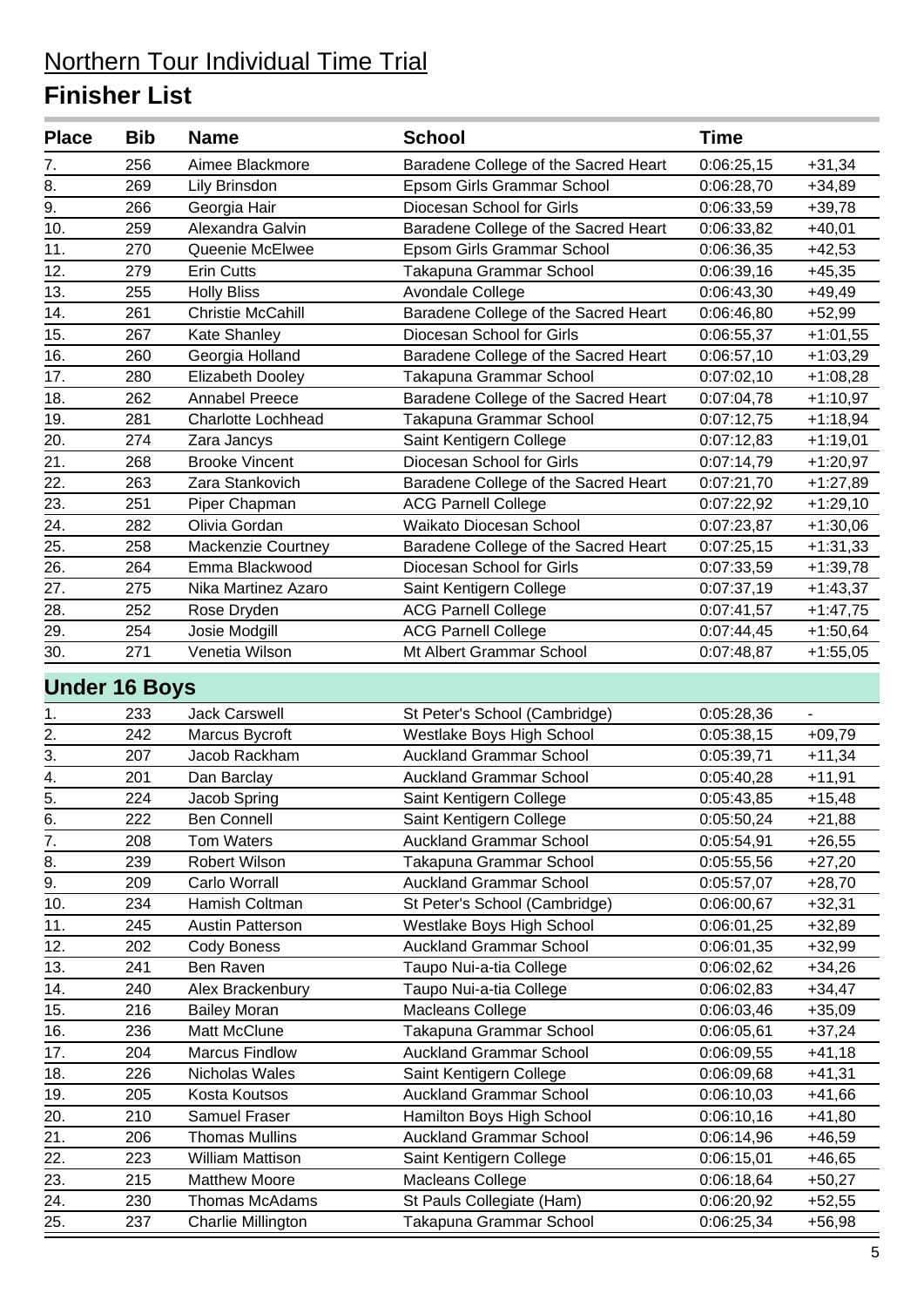| <b>Place</b>     | <b>Bib</b>            | <b>Name</b>                | <b>School</b>                        | <b>Time</b> |            |
|------------------|-----------------------|----------------------------|--------------------------------------|-------------|------------|
| 26.              | 247                   | Lachlan Stace              | Westlake Boys High School            | 0:06:25,35  | $+56,98$   |
| 27.              | 235                   | <b>Adam Little</b>         | Takapuna Grammar School              | 0:06:25,47  | $+57,11$   |
| 28.              | 203                   | Cody Dalton                | <b>Auckland Grammar School</b>       | 0:06:25,97  | $+57,60$   |
| 29.              | 228                   | Benjamin Cheatley          | Selwyn College                       | 0:06:27,58  | $+59,22$   |
| 30.              | 217                   | <b>Connor Newington</b>    | <b>Macleans College</b>              | 0:06:30,30  | $+1:01,93$ |
| 31.              | 220                   | <b>Matthew Mitchell</b>    | Sacred Heart College (Akld)          | 0:06:31,35  | $+1:02,99$ |
| 32.              | 238                   | Lennox Tapp                | Takapuna Grammar School              | 0:06:31,47  | $+1:03,10$ |
| 33.              | 213                   | <b>Edward Chen</b>         | Macleans College                     | 0:06:31,60  | $+1:03,23$ |
| 34.              | 232                   | Jack Sloan                 | St Peter's College (Akld)            | 0:06:36,02  | $+1:07,65$ |
| 35.              | 219                   | Ryan McGuire               | Sacred Heart College (Akld)          | 0:06:36,02  | $+1:07,66$ |
| 36.              | 244                   | Jack Matulovic             | Westlake Boys High School            | 0:06:36,18  | $+1:07,81$ |
| 37.              | 221                   | Adrien Canniveng           | Saint Kentigern College              | 0:06:38,54  | $+1:10,17$ |
| 38.              | 211                   | <b>Ethan Herbert</b>       | Hamilton Boys High School            | 0:06:39,01  | $+1:10,64$ |
| 39.              | 246                   | Cole Scanlen               | Westlake Boys High School            | 0:06:39,49  | $+1:11,12$ |
| 40.              | 225                   | <b>Tommy Stevenson</b>     | Saint Kentigern College              | 0:06:41,66  | $+1:13,30$ |
| 41.              | 243                   | <b>Matthew Mascarenhas</b> | Westlake Boys High School            | 0:06:43,27  | $+1:14,90$ |
| 42.              | 212                   | Nate Gilbertson            | King's College                       | 0:06:47,24  | $+1:18,87$ |
| 43.              | 214                   | Anthony Garcia-Scholtz     | Macleans College                     | 0:07:01,90  | $+1:33,54$ |
| 44.              | 218                   | <b>Ethan Hughes</b>        | Sacred Heart College (Akld)          | 0:07:10,90  | $+1:42,54$ |
| 45.              | 229                   | Mitch Haydon               | Selwyn College                       | 0:07:27,58  | $+1:59,21$ |
| 46.              | 227                   | Lachlan Wong               | Saint Kentigern College              | 0:07:27,99  | $+1:59,63$ |
| 47.              | 249                   | <b>Elliott Quinn</b>       | Saint Kentigern College              | 0:07:32,83  | $+2:04,46$ |
|                  | <b>Under 17 Girls</b> |                            |                                      |             |            |
| 1.               | 164                   | Lucy Thomson               | Epsom Girls Grammar School           | 0:06:02,71  |            |
| $\overline{2}$ . | 165                   | Ella Wyllie                | Epsom Girls Grammar School           | 0:06:04,82  | $+02,11$   |
| 3.               | 152                   | <b>Grace Cummins</b>       | Baradene College of the Sacred Heart | 0:06:12,40  | $+09,69$   |
| 4.               | 154                   | Lara Hopkinson             | Baradene College of the Sacred Heart | 0:06:16,31  | $+13,60$   |
| $\overline{5}$ . | 159                   | Mya Anderson               | Cambridge High School                | 0:06:28,99  | $+26,28$   |
| 6.               | 151                   | Natalya Carter             | Baradene College of the Sacred Heart | 0:06:30,07  | $+27,36$   |
| $\overline{7}$ . | 173                   | Ella Couch                 | St Mary's College (Akld)             | 0:06:34,17  | $+31,46$   |
| 8.               | 177                   | Megan Spring               | Waikato Diocesan School              | 0:06:34,24  | $+31,53$   |
| 9.               | 161                   | Annabel Brown              | Epsom Girls Grammar School           | 0:06:36,26  | $+33,55$   |
| 10.              | 178                   | Wansink Georgia            | Westlake Girls High School           | 0:06:38,55  | $+35,84$   |
| 11.              | 157                   | <b>Ireland Miln</b>        | Baradene College of the Sacred Heart | 0:06:40,82  | $+38,11$   |
| 12.              | 176                   | Emma McKay                 | Waikato Diocesan School              | 0:06:48,68  | $+45,97$   |
| 13.              | 167                   | Aimee Shaw                 | Karamu High School                   | 0:06:51,25  | $+48,54$   |
| 14.              | 155                   | Olivia Hyland              | Baradene College of the Sacred Heart | 0:06:59,86  | $+57,15$   |
| 15.              | 168                   | Niamh Bilsborough          | Saint Kentigern College              | 0:07:04,87  | $+1:02,16$ |
| 16.              | 166                   | Rebekah Williams           | Hobsonville Point Secondary School   | 0:07:08,79  | $+1:06,08$ |
| 17.              | 156                   | Ella McKee                 | Baradene College of the Sacred Heart | 0:07:10,72  | $+1:08,01$ |
| 18.              | 170                   | Jaime Wilkinson            | Saint Kentigern College              | 0:07:16,72  | $+1:14,01$ |
| 19.              | 175                   | Anya Christiansen          | Takapuna Grammar School              | 0:07:18,12  | $+1:15,41$ |
| 20.              |                       | Emilia Perez Raynaud       | Epsom Girls Grammar School           | 0:07:18,87  | $+1:16,16$ |
| 21.              | 162                   |                            |                                      |             |            |
|                  | 171                   | Kate White                 | Selwyn College                       | 0:07:26,32  | $+1:23,61$ |
| 22.              | 160                   | <b>Emily Bashford</b>      | Diocesan School for Girls            | 0:07:29,09  | $+1:26,38$ |
| 23.              | 163                   | Eva Ruddenklau             | Epsom Girls Grammar School           | 0:07:36,01  | $+1:33,30$ |
| 24.              | 174                   | Antonia Robinson           | St Mary's College (Akld)             | 0:07:43,10  | $+1:40,39$ |
| 25.              | 169                   | <b>Tarryn Gill</b>         | Saint Kentigern College              | 0:08:00,09  | $+1:57,38$ |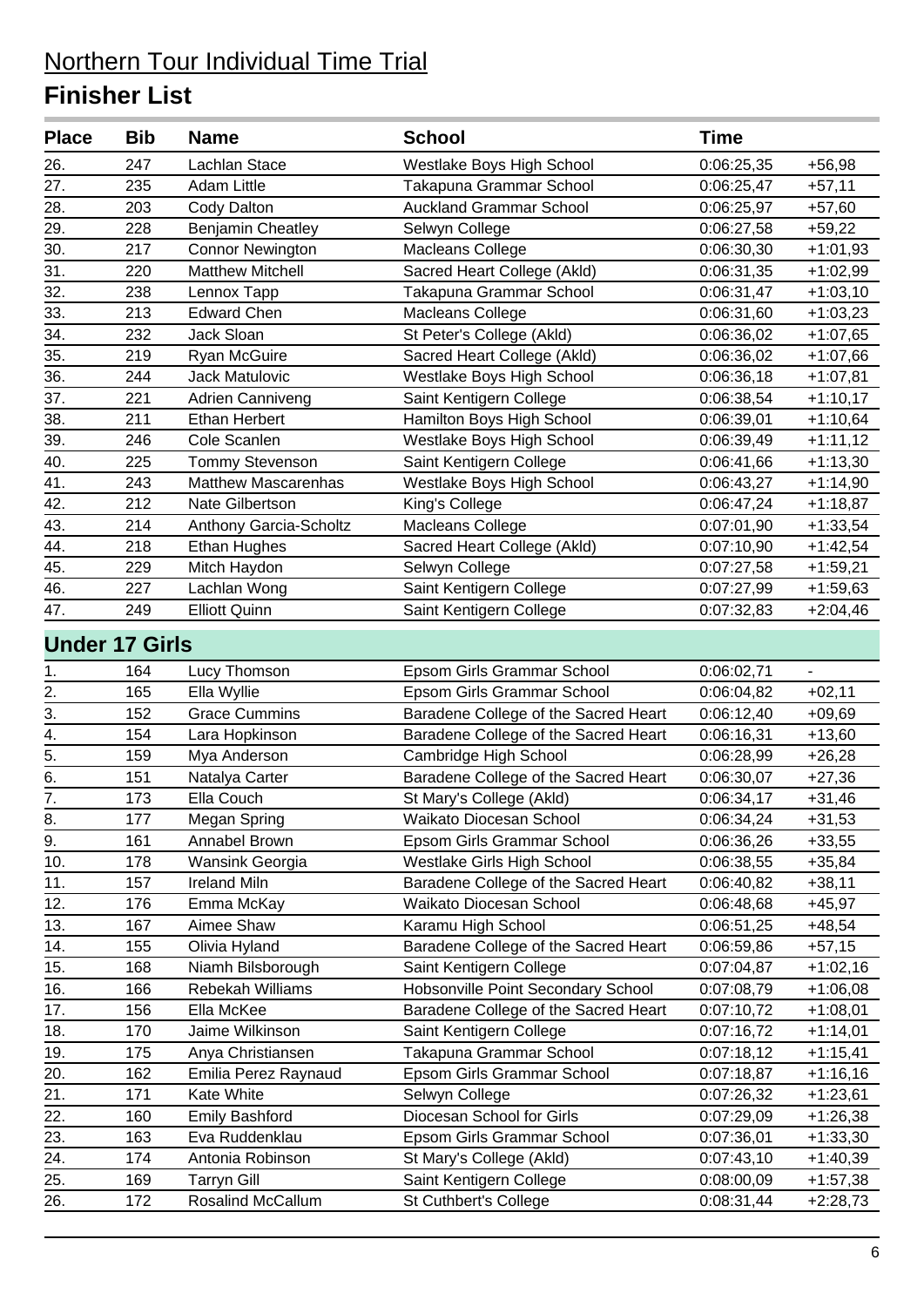| <b>Place</b>     | <b>Bib</b>            | <b>Name</b>                 | <b>School</b>                        | <b>Time</b> |            |
|------------------|-----------------------|-----------------------------|--------------------------------------|-------------|------------|
|                  | <b>Under 17 Boys</b>  |                             |                                      |             |            |
| 1.               | 127                   | Jensen Foster               | Saint Kentigern College              | 0:11:40,65  | L.         |
| 2.               | 107                   | Jordan Ryan-Kidd            | <b>Auckland Grammar School</b>       | 0:11:48,90  | $+08,25$   |
| 3.               | 122                   | <b>Andrew Matthews</b>      | Sacred Heart College (Akld)          | 0:11:50,63  | $+09,98$   |
| 4.               | 123                   | Liam Regan                  | Sacred Heart College (Akld)          | 0:11:51,87  | $+11,22$   |
| $\overline{5}$ . | 121                   | Michael Richmond            | Palmerston North Boys High School    | 0:11:54,51  | $+13,86$   |
| 6.               | 134                   | <b>Aidan Merrick</b>        | St Peter's College (Akld)            | 0:12:00,42  | $+19,76$   |
| 7.               | 130                   | <b>Boston Bright</b>        | <b>Scots College</b>                 | 0:12:00,72  | $+20,07$   |
| 8.               | 104                   | <b>Oliver Grave</b>         | <b>Auckland Grammar School</b>       | 0:12:03,56  | $+22,91$   |
| $\overline{9}$ . | 108                   | <b>Oliver Simcock-Smith</b> | <b>Auckland Grammar School</b>       | 0:12:09,99  | $+29,34$   |
| 10.              | 135                   | <b>Pearse Gatley</b>        | St Peter's School (Cambridge)        | 0:12:13,14  | $+32,49$   |
| 11.              | 144                   | Sam Buckley                 | Westlake Boys High School            | 0:12:13,61  | $+32,96$   |
| 12.              | 120                   | Perry Willimott             | Northcote College                    | 0:12:16,88  | $+36,23$   |
| 13.              | 143                   | Kyle Hoskin                 | Wanganui Collegiate                  | 0:12:22,39  | $+41,73$   |
| 14.              | 137                   | Nick Bowen                  | Takapuna Grammar School              | 0:12:25,65  | $+45,00$   |
| 15.              | 149                   | Shaun Woods                 | Westlake Boys High School            | 0:12:25,69  | $+45,04$   |
| 16.              | 129                   | Jack Melhuish               | Saint Kentigern College              | 0:12:33,87  | $+53,21$   |
| 17.              | 142                   | Henry Simpson               | Takapuna Grammar School              | 0:12:38,82  | $+58,17$   |
| 18.              | 115                   | <b>Billy Frazer</b>         | King's College                       | 0:12:48,70  | $+1:08,05$ |
| 19.              | 118                   | <b>Oliver Marchl</b>        | Macleans College                     | 0:12:54,16  | $+1:13,51$ |
| 20.              | 145                   | <b>Sam Dawkins</b>          | Westlake Boys High School            | 0:12:56,99  | $+1:16,34$ |
| 21.              | 136                   | <b>Felix Barlow</b>         | Takapuna Grammar School              | 0:12:58,24  | $+1:17,58$ |
| 22.              | 106                   | <b>Albert Moody</b>         | <b>Auckland Grammar School</b>       | 0:12:58,87  | $+1:18,21$ |
| 23.              | 148                   | <b>Blake Tolmie</b>         | Westlake Boys High School            | 0:13:00,73  | $+1:20,07$ |
| 24.              | 147                   | Kalib Patterson             | Westlake Boys High School            | 0:13:00,89  | $+1:20,24$ |
| 25.              | 114                   | <b>Hunter Deavoll</b>       | King's College                       | 0:13:15,74  | $+1:35,09$ |
| 26.              | 146                   | Alex Jarrold                | Westlake Boys High School            | 0:13:15,81  | $+1:35,16$ |
| 27.              | 128                   | Campbell Jordan             | Saint Kentigern College              | 0:13:22,26  | $+1:41,61$ |
| 28.              | 112                   | Joshua Gordon               | Hamilton Boys High School            | 0:13:33,88  | $+1:53,23$ |
| 29.              | 101                   | Pooree (jumy) Suksamai      | <b>ACG Strathallan College</b>       | 0:13:40,14  | $+1:59,49$ |
| 30.              | 116                   | <b>Tim Matthews</b>         | King's College                       | 0:13:48,18  | $+2:07,53$ |
| 31.              | 141                   | Max McPheat                 | Takapuna Grammar School              | 0:13:52,61  | $+2:11,96$ |
| 32.              | 125                   | Leo Ashcroft                | Saint Kentigern College              | 0:13:57,56  | $+2:16,91$ |
| 33.              | 119                   | Will Simpson                | Macleans College                     | 0:14:14,38  | $+2:33,73$ |
| 34.              | 109                   | Benji Woodard               | <b>Auckland Grammar School</b>       | 0:14:17,21  | $+2:36,56$ |
| 35.              | 117                   | Antoine Helean              | <b>Macleans College</b>              | 0:14:17,62  | $+2:36,96$ |
| 36.              | 131                   | Luke Bishop                 | Selwyn College                       | 0:14:18,64  | $+2:37,99$ |
| 37.              | 105                   | <b>Oliver Lamont</b>        | <b>Auckland Grammar School</b>       | 0:14:18,73  | $+2:38,07$ |
| 38.              | 102                   | Oliver Burt                 | <b>Auckland Grammar School</b>       | 0:14:20,42  | $+2:39,77$ |
| 39.              | 126                   | Caleb Atkinson              | Saint Kentigern College              | 0:14:31,12  | $+2:50,47$ |
| 40.              | 110                   | Matthew Young               | <b>Auckland Grammar School</b>       | 0:14:36,28  | $+2:55,63$ |
| 41.              | 138                   | David Carr                  | Takapuna Grammar School              | 0:14:51,47  | $+3:10,82$ |
| 42.              | 111                   | Seb Bartley                 | Cambridge High School                | 0:14:53,35  | $+3:12,70$ |
| 43.              | 124                   | Giovanni Rogers             | Sacred Heart College (Akld)          | 0:15:18,75  | $+3:38,10$ |
| 44.              | 132                   | Caelan Boyd                 | St Peter's College (Akld)            | 0:15:32,04  | $+3:51,39$ |
| 45.              | 133                   | Jett Gannaway               | St Peter's College (Akld)            | 0:15:43,67  | $+4:03,01$ |
| 46.              | 140                   | Ryan McCall                 | Takapuna Grammar School              | 0:16:29,00  | $+4:48,35$ |
|                  | <b>Under 20 Girls</b> |                             |                                      |             |            |
| 1.               | 64                    | Abigail Morton              | Baradene College of the Sacred Heart | 0:12:28,05  | ۰          |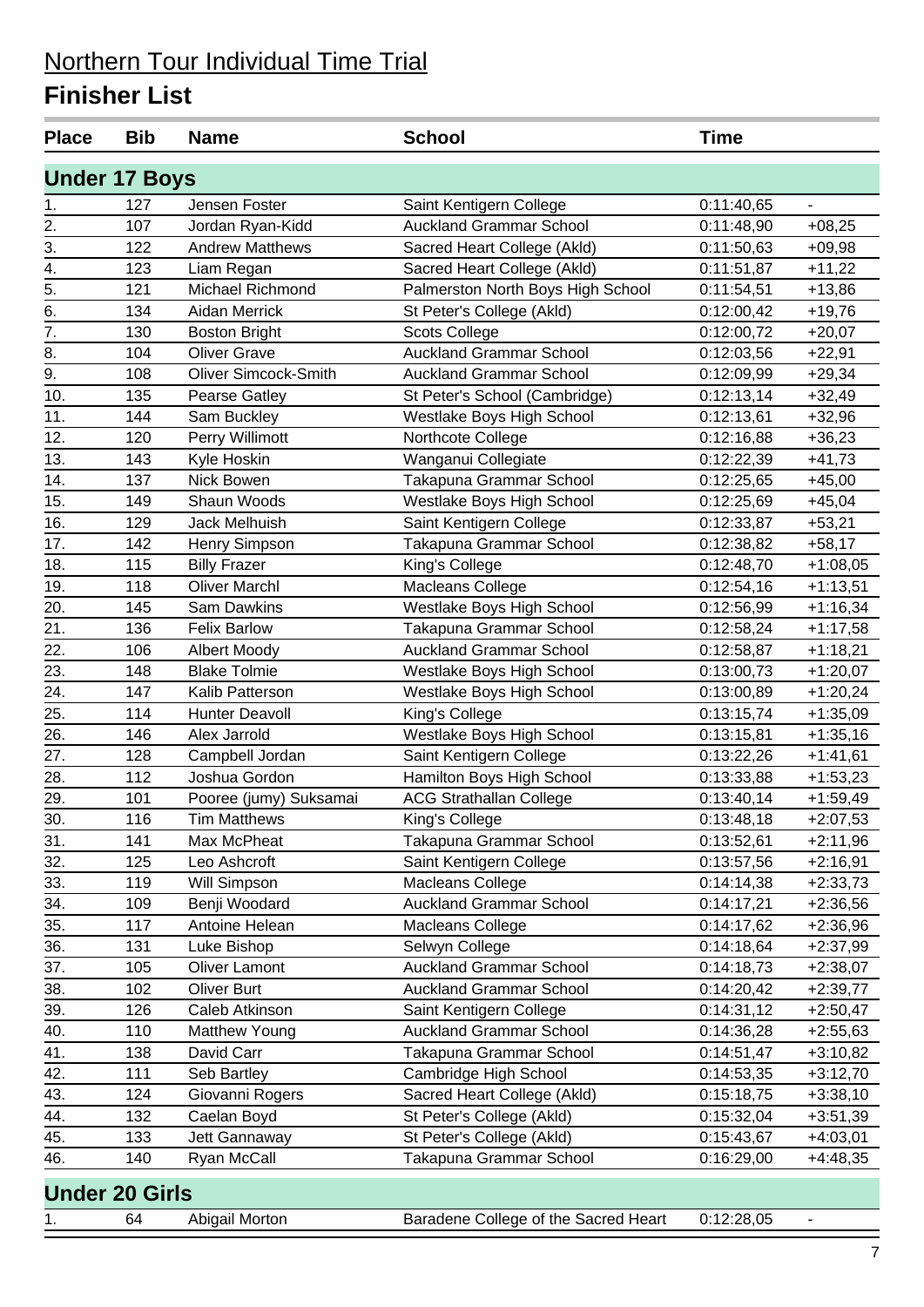| <b>Place</b>         | <b>Bib</b>     | <b>Name</b>                 | <b>School</b>                        | <b>Time</b>              |                          |
|----------------------|----------------|-----------------------------|--------------------------------------|--------------------------|--------------------------|
| 2.                   | 71             | <b>Amelia Matthews</b>      | Diocesan School for Girls            | 0:12:58,26               | $+30,21$                 |
| $\overline{3}$ .     | 65             | <b>Isabella Morton</b>      | Baradene College of the Sacred Heart | 0:13:01,22               | $+33,17$                 |
| 4.                   | 63             | Georgi_King                 | Baradene College of the Sacred Heart | $0:13\_1$ <sub>,71</sub> | $+42,66$                 |
| 5.                   | 73             | Stella _ghtingale           | Epsom_Girls_rammar School            | $\_13:1-.73$             | $-44, -8$                |
| 6.                   | 95             | Jorja Swain                 | Whangarei Girls' High School         | 0:13:19,04               | $+50,99$                 |
| 7.                   | 91             | Eva Parkinson               | Waikato Diocesan School              | 0:13:32,31               | $+1:04,26$               |
| 8.                   | 77             | Annabelle Waterworth        | Saint Kentigern College              | 0:13:40,55               | $+1:12,50$               |
| 9.                   | 90             | Olivia King                 | Waikato Diocesan School              | 0:13:42,27               | $+1:14,22$               |
| 10.                  | 75             | <b>Maddy Clarke</b>         | Saint Kentigern College              | 0:13:45,62               | $+1:17,57$               |
| 11.                  | 68             | Nia Dixon                   | Cambridge High School                | 0:13:58,83               | $+1:30,78$               |
| 12.                  | 94             | Claudia Vanner              | Waikato Diocesan School              | 0:14:02,14               | $+1:34,09$               |
| 13.                  | 89             | <b>Courtney King</b>        | Waikato Diocesan School              | 0:14:05,14               | $+1:37,09$               |
| 14.                  | 67             | Emelia Wilkinson            | Baradene College of the Sacred Heart | 0:14:05,67               | $+1:37,62$               |
| 15.                  | 61             | <b>Charlotte Carter</b>     | Baradene College of the Sacred Heart | 0:14:09,65               | $+1:41,60$               |
| 16.                  | 92             | Hannah Quinlan              | Waikato Diocesan School              | 0:14:13,55               | $+1:45,50$               |
| 17.                  | 81             | Lancely Yung                | St Cuthbert's College                | 0:14:17,67               | $+1:49,62$               |
| 18.                  | 78             | Sophie Wilkinson            | Saint Kentigern College              | 0:14:20,18               | $+1:52,13$               |
| 19.                  | 88             | Charli Herbert              | Waikato Diocesan School              | 0:14:22,90               | $+1:54,85$               |
| 20.                  | 83             | <b>Charlie Arnold</b>       | Takapuna Grammar School              | 0:14:26,07               | $+1:58,02$               |
| 21.                  | 69             | <b>Grace Kelly</b>          | Cambridge High School                | 0:14:27,13               | $+1:59,08$               |
| 22.                  | 93             | Georgia Taylor              | Waikato Diocesan School              | 0:14:29,65               | $+2:01,60$               |
| 23.                  | 85             | Zoe Martin                  | Takapuna Grammar School              | 0:14:37,51               | $+2:09,46$               |
| 24.                  | 79             | Natalie Paris               | St Cuthbert's College                | 0:14:40,69               | $+2:12,64$               |
| 25.                  | 72             | Hannah Berry                | Epsom Girls Grammar School           | 0:14:40,91               | $+2:12,86$               |
| 26.                  | 84             | Anna Jacobs                 | Takapuna Grammar School              | 0:14:47,70               | $+2:19,65$               |
| 27.                  | 66             | Helena White                | Baradene College of the Sacred Heart | 0:14:51,40               | $+2:23,35$               |
| 28.                  | 87             | Jessica Butterworth         | Waikato Diocesan School              | 0:15:03,17               | $+2:35,12$               |
| 29.                  | 70             | <b>Eloise Cameron Smith</b> | Diocesan School for Girls            | 0:15:07,06               | $+2:39,01$               |
| 30.                  | 62             | Greer Hadd_c_               | _ara_ene College_of the S_cred Heart | $0: 5:26\_92$            | $+2:58\_87$              |
| 31.                  | 86             | Renee Young                 | Takapuna Grammar School              | 0:15:43,23               | $+3:15,18$               |
| 32.                  | 74             | Kadeea McElroy              | Massey High School                   | 0:16:17,73               | $+3:49,68$               |
| <b>Under 20 Boys</b> |                |                             |                                      |                          |                          |
| 1.                   | 10             | Xander White                | Cambridge High School                | 0:11:04,49               | $\overline{\phantom{a}}$ |
| 2.                   | 1              | Barnaby Clegg-Shaw          | <b>Auckland Grammar School</b>       | 0:11:18,42               | $+13,93$                 |
| 3.                   | 11             | Drew Christensen            | Hamilton Boys High School            | 0:11:33,84               | $+29,35$                 |
| 4.                   | 12             | Noah Costar                 | Hamilton Boys High School            | 0:11:37,64               | $+33,15$                 |
| $\overline{5}$ .     | 5              | Christophe Kerby            | <b>Auckland Grammar School</b>       | 0:11:38,17               | $+33,68$                 |
| 6.                   | 42             | <b>Archie Martin</b>        | St Peter's School (Cambridge)        | 0:11:39,04               | $+34,55$                 |
| $\overline{7}$ .     | 39             | Henry Levett                | <b>Scots College</b>                 | 0:11:42,26               | $+37,77$                 |
| 8.                   | 38             | Callum Walsh                | Saint Kentigern College              | 0:11:47,75               | $+43,26$                 |
| 9.                   | 8              | Alex Williams               | <b>Auckland Grammar School</b>       | 0:11:49,51               | $+45,02$                 |
| 10.                  | 35             | Jacob Hannan                | Saint Kentigern College              | 0:11:49,98               | $+45,48$                 |
| 11.                  | 32             | Zachary Cantell-Roberts     | Saint Kentigern College              | 0:11:52,26               | $+47,77$                 |
| 12.                  | 46             | Josh Kench                  | Takapuna Grammar School              | 0:11:59,60               | $+55,11$                 |
| 13.                  | $\overline{7}$ | <b>Christian Rush</b>       | <b>Auckland Grammar School</b>       | 0:12:01,92               | $+57,43$                 |
| 14.                  | 45             | Callum Erskine              | Takapuna Grammar School              | 0:12:07,77               | $+1:03,28$               |
| 15.                  | 27             | Angus Claasen               | Palmerston North Boys High School    | 0:12:11,83               | $+1:07,34$               |
| 16.                  | 36             | <b>Cameron Manley</b>       | Saint Kentigern College              | 0:12:14,13               | $+1:09,64$               |
| 17.                  | 31             | Matthew Wynne               | Sacred Heart College (Akld)          | 0:12:14,45               | $+1:09,96$               |
| 18.                  | 51             | <b>Ewart Bower</b>          | Westlake Boys High School            | 0:12:17,85               | $+1:13,36$               |